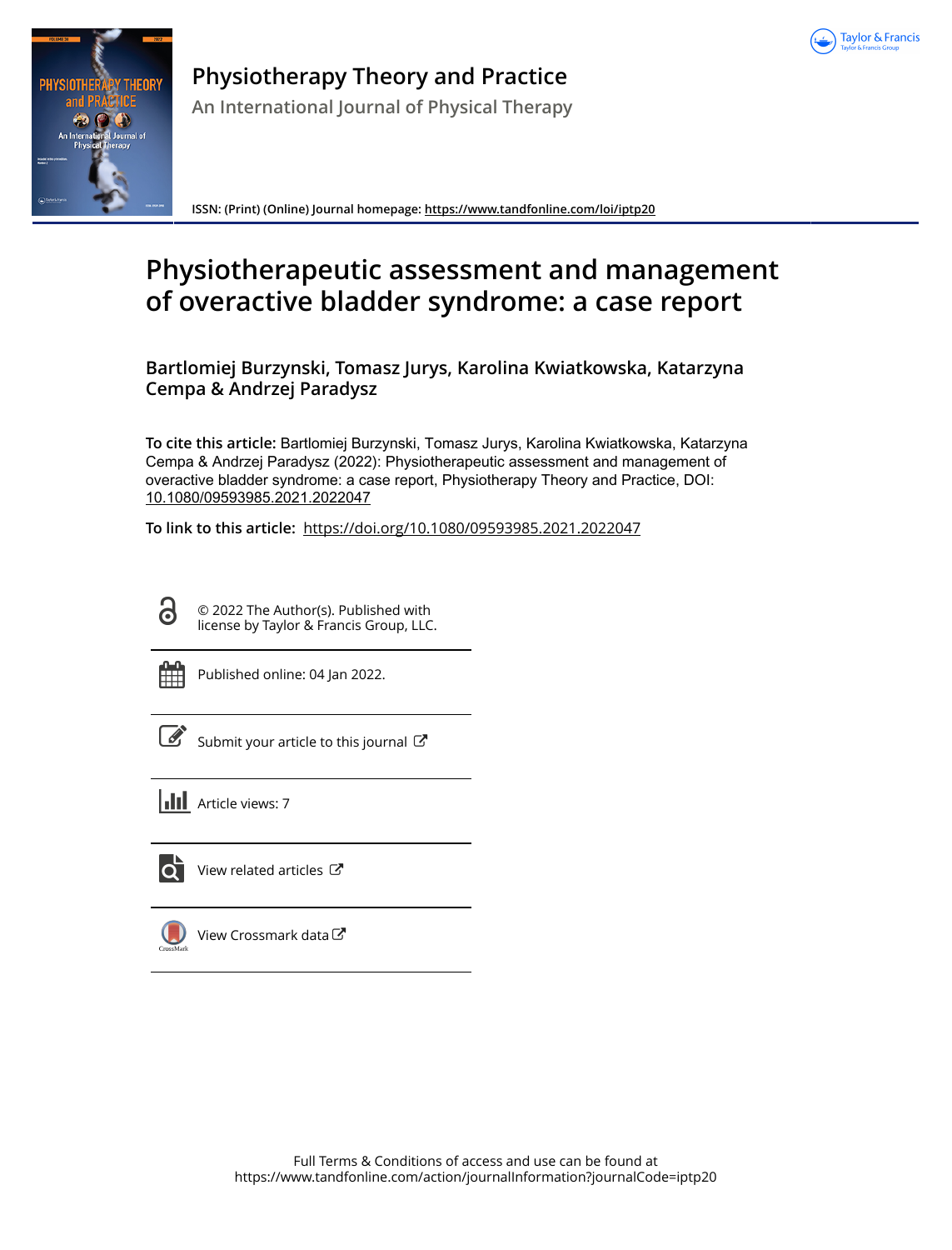Taylor & Francis Taylor & Francis Group

**a** OPEN ACCESS **C** Check for updates

# **Physiotherapeutic assessment and management of overactive bladder syndrome: a case report**

B[a](#page-1-0)rtlomiej Burzynski PhD, PT<sup>a</sup>, Tomasz Jurys MSc, PT D[b](#page-1-0), Karolina Kwiatkowska MSc, PT<sup>c</sup>, Katarzyna Cempa MSc, PT<sup>[b](#page-1-0)</sup>, and Andrzej Paradysz MD<sup>d</sup>

<span id="page-1-2"></span><span id="page-1-1"></span><span id="page-1-0"></span>ªDepartment of Rehabilitation, Faculty of Health Sciences in Katowice, Medical University of Silesia, Katowice, Poland; <sup>b</sup>Doctoral School, Faculty of Health Sciences in Katowice, Medical University of Silesia, Katowice, Poland; c Urosilesia Urological, Gynaecological and Proctological Centre of Physiotherapy, Zabrze, Poland; <sup>a</sup>Department of Urology, Faculty of Medical Sciences in Zabrze, Medical University of Silesia, Zabrze, Poland

#### **ABSTRACT**

**Introduction:** Overactive Bladder Syndrome (OAB) has multiple treatment methods including pharmacotherapy, pelvic floor muscle training, electrostimulation, or surgery. One of the nonpharmacological treatment options is physiotherapy including pelvic floor muscle training.

**Case Description:** The patient was a 25 year-old woman who attended the urogynecological physiotherapy consulting room due to frequent sensations of bladder pressure. Manual inspection and ultrasound imaging was used by the physiotherapist in order to assess the function of pelvic and abominal structures. The patient reported pain symptoms during examination of several pelvic floor and abdominal muscles. The patient was judged eligible for urogynecological physiotherapeutic treatment. Manual therapy of the lumbopelvic hip complex, manual therapy per vaginum, manual therapy of the *musculus piriformis*, and therapy of the superficial back line myofascial meridian and the lateral line myofascial meridian were used. During the final session, the patient reported an improvement in relation to the symptoms presented, most notably no frequent feeling of bladder pressure.

**Conclusions:** Treatment of OAB is often a multistage process involving application of different therapies by a multidisciplinary team. For this patient, physiotherapy assessment and intervention were an integral part of the conservative management of OAB.

# **Introduction**

<span id="page-1-3"></span>Overactive Bladder Syndrome (OAB) is defined as a sudden sensation of bladder pressure with increased urinary frequency and nocturia (White and Iglesia, [2016\)](#page-8-0). These symptoms may be accompanied by urinary leakage (OAB wet) or may not (OAB dry). At the same time, urinary tract infections (UTIs) and other urinary system pathologies are excluded (Bø et al., [2020;](#page-7-0) Robinson and Cardozo, [2019](#page-8-1); White and Iglesia, [2016\)](#page-8-0). Overactive bladder syndrome can have a variety of causes: neurological (i.e. bladder innervation disorders), myogenic (i.e. bladder detrusor muscle dysfunction or hypersensitivity to stimuli), or idiopathic (Jankiewicz, Kulik-Rechberger, Nowakowski, and Rechberger, [2012](#page-8-2); Rechberger, [2007;](#page-8-3) White and Iglesia, [2016\)](#page-8-0). There are also guidelines that a diagnosis of OAB should be made after excluding pelvic organ prolapse (POP) as the cause of OAB symptoms. On the other hand, many specialists believe that symptomatic POP should not affect the diagnosis and treatment process of OAB (Grzybowska et al., [2021](#page-7-1)). Eapen and Radomski ([2016a\)](#page-7-2) reported that OAB symptoms are

<span id="page-1-10"></span><span id="page-1-8"></span><span id="page-1-7"></span><span id="page-1-6"></span><span id="page-1-5"></span>more frequent among the female population (12.8%) than among the male population (10.8%). This may be due to anatomical and physiological differences in the lower urinary tract as well as the underlying mechanisms (Eapen and Radomski, [2016b](#page-7-3); Gormley, Lightner, Faraday, and Vasavada, [2015](#page-7-4); Przydacz et al., [2020\)](#page-8-4). OAB, due to its nuisance, has a significant impact on the quality of life and well-being of patients, which, in turn, translates into limitation and often exclusion from social, professional, and personal life (Gormley, Lightner, Faraday, and Vasavada, [2015;](#page-7-4) Jankiewicz, Kulik-Rechberger, Nowakowski, and Rechberger, [2012;](#page-8-2) White and Iglesia, [2016\)](#page-8-0). Management of OAB includes several tiers of possible treatment. The first tier involves physical activity, change of nutritional habits, pelvic floor muscle training, bladder training with biofeedback, control of fluid intake, or electrostimulation (Gormley, Lightner, Faraday, and Vasavada, [2015](#page-7-4); Grzybowska et al., [2021;](#page-7-1) Robinson and Cardozo, [2019](#page-8-1); White and Iglesia, [2016](#page-8-0)). Pharmacotherapy is the second tier of OAB treatment and is based on the use of anticholinergic drugs such as

<span id="page-1-9"></span><span id="page-1-4"></span>CONTACT Tomasz Jurys <sup>5</sup> jurystomek3@gmail.com **■** Doctoral School, Faculty of Health Sciences in Katowice, Medical University of Silesia, Medykow 12 Street, 40-752 Katowice, Poland

© 2022 The Author(s). Published with license by Taylor & Francis Group, LLC.

#### **ARTICLE HISTORY**

Received 14 January 2021 Revised 28 August 2021 Accepted 19 November 2021

#### **KEYWORDS**

Overactive bladder; physiotherapy techniques; ultrasound imaging; urologic diseases; soft tissue therapy; pelvic floor therapy

This is an Open Access article distributed under the terms of the Creative Commons Attribution-NonCommercial-NoDerivatives License (http://creativecommons.org/licenses/by-ncnd/4.0/), which permits non-commercial re-use, distribution, and reproduction in any medium, provided the original work is properly cited, and is not altered, transformed, or built upon in any way.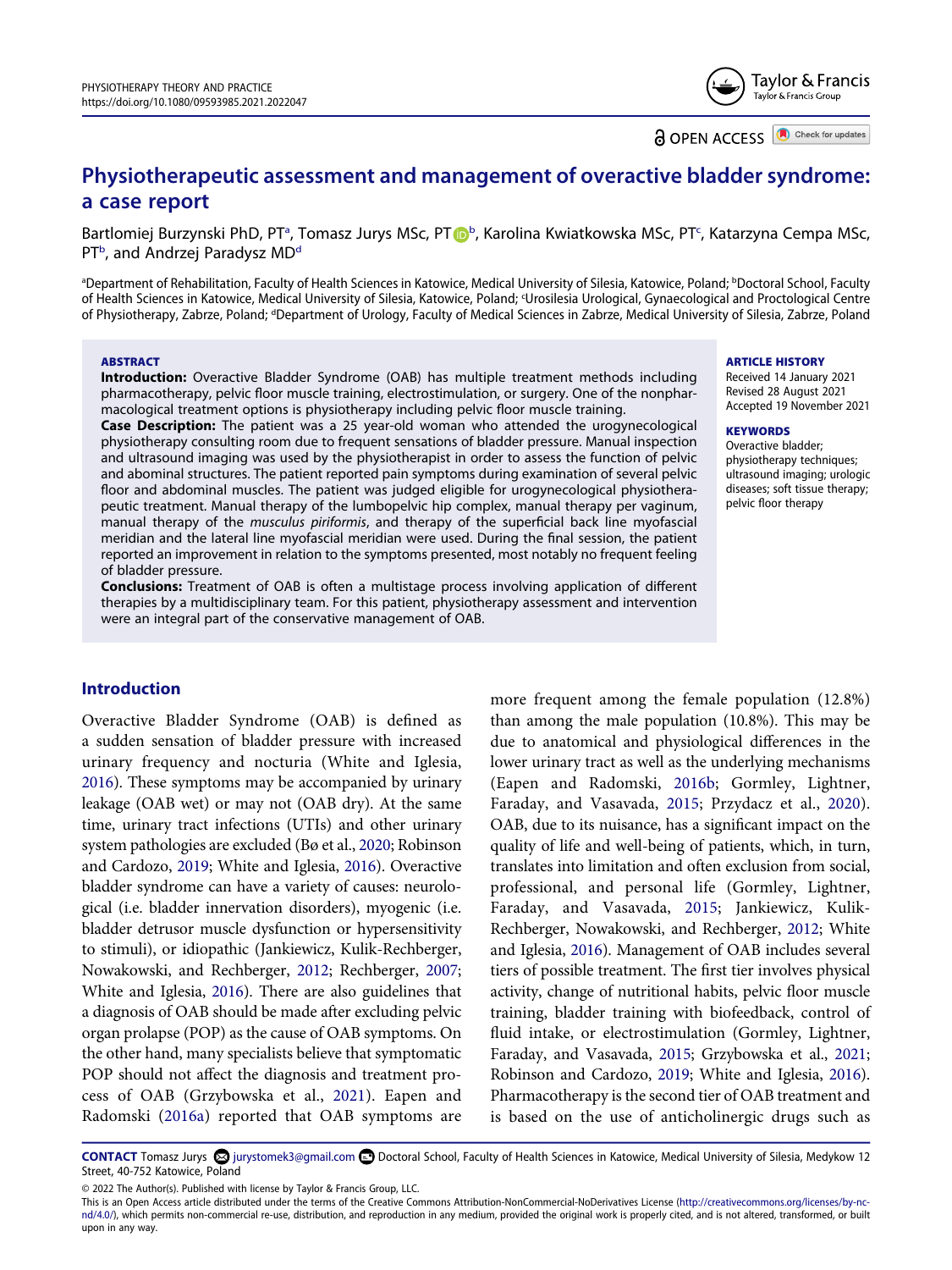<span id="page-2-1"></span>solifenacin and mirabegron (Gormley, Lightner, Faraday, and Vasavada, [2015;](#page-7-4) Grzybowska et al., [2021](#page-7-1); Grzybowska [2015;](#page-7-5) Robinson and Cardozo, [2019\)](#page-8-1). The third tier of treatment involves botulinum toxin (BTX) injections, percutaneous tibial nerve stimulation (PTNS), or sacral nerve stimulation (SNS) (Gormley, Lightner, Faraday, and Vasavada, [2015](#page-7-4); Grzybowska et al., [2021](#page-7-1); Robinson and Cardozo, [2019\)](#page-8-1). The other treatment option, sometimes referred to as the fourth tier, is surgery (i.e. augmentation cystoplasty or bladder drainage) (Jankiewicz, Kulik-Rechberger, Nowakowski, and Rechberger, [2012;](#page-8-2) Rechberger, [2007;](#page-8-3) White and Iglesia, [2016](#page-8-0)). This case report demonstrates that appropriate functional diagnostics and individually selected physiotherapy provided symptom relief to a patient with OAB.

# **Case description**

#### *History and present complaint*

The patient was a 25 year-old woman who attended the UROSILESIA Urological, Gynecological and Proctological Center of Physiotherapy (Zabrze, Poland) due to frequent sensations of bladder pressure and nocturia. Before the visit, the patient had consulted a urologist, who made a diagnosis of Overactive Bladder Syndrome (ICD10: N31.8). The first symptoms began about two or three years previously with no noted cause. The patient reported the presence of previous episodes of bladder and urethra infection, although there had been no such episodes over the preceding 12 months. She reported no history of childbirth, injuries or surgeries in the pelvic or spinal area. The patient was sexually active but sexual intercourse was painful and with periodic feelings of bladder pressure The requirement for approval was waived by the ethics committee, and patient gave written informed consent for publication of the case.

# *Examination*

During the first visit, structural and functional assessment of the pelvic floor muscles was conducted by means of both ultrasound imaging and manual inspection (i.e. palpation per vaginum). In addition, the muscles of the anterolateral abdominal wall, the gluteal muscles, and the muscles of superficial back line myofascial meridian and the lateral line myofascial meridian were assessed (Myers, [2020\)](#page-8-5).

<span id="page-2-2"></span>Functional (physiotherapeutic) diagnosis began with ultrasound assessment of the filling of the bladder. The examination was performed using the Mindray Z5 Digital Ultrasonic Diagnostic Imaging

<span id="page-2-3"></span>System (Nanshan, Shenzhen 518057, P. R. China). A convex transducer (35C50EA) was used in accordance with the methodology described by Tyloch and Wieczorek ([2016](#page-8-6)). Based on the measurements of the bladder collected, its volume was estimated at 260 ml. During the examination, the patient was asked to give subjective impressions of bladder pressure on a scale of 0–10 (0 = no feeling of bladder pressure,  $10 = \text{very}$ strong micturition urgency). She indicated a 9/10, which suggests evidence of dysfunction in perception of bladder fullness and an inaccurate sensation of filling of the bladder. The myofascial structures of the pelvic floor were then checked for the presence of any defects or pathologies. No damage or pathologies in the pelvic floor were observed. These findings, in combination with subsequent examination procedures, excluded pelvic organ prolapse as a factor causing the symptoms of frequent urge and pain during sexual intercourse.

The next step was evaluation of volitional phasic and tonic contraction of the pelvic floor muscles. Phasic activity was assessed first. The patient, with no prior instruction, was asked to perform a rapid contraction of the pelvic floor muscles, while the physiotherapist assessed the dynamics of contraction, its direction (i.e. elevation, depression, or no change), as well as the presence of possible peripheral stabilization expressed as increased muscle tension of the abdominal, gluteal, and lower extremity muscles (Arokoski, Valta, Airaksinen, and Kankaanpaa, [2001\)](#page-7-6). The patient showed correct phasic contraction of the pelvic floor muscles with elevation with no apparent peripheral stabilization.

<span id="page-2-0"></span>In order to assess tonic activity, the patient was asked to perform a contraction of the pelvic floor muscles and maintain it for 8 seconds. The same aspects as in phasic contraction were assessed, that is dynamics of contraction, direction, and presence of peripheral stabilization but also ability to maintain contraction. The patient demonstrated correct tonic contraction of the pelvic floor muscles with elevation without visible peripheral stabilization. Therefore, incorrect pelvic floor muscle functioning was excluded as a factor causing frequent urge and painful intercourse.

Continuing the assessment of the behavior of the structures in the pelvic area, the length and dynamic behavior of the urethra, bladder, and pelvic floor muscles were assessed using an endovaginal transducer (65EC10EA) (Nanshan, Shenzhen 518057, P. R. China). During the examination, the patient was placed on a couch in supine lying position, with the knees slightly flexed and feet in a neutral position. The endovaginal transducer was positioned at the external urethral orifice such that the transducer axis was in line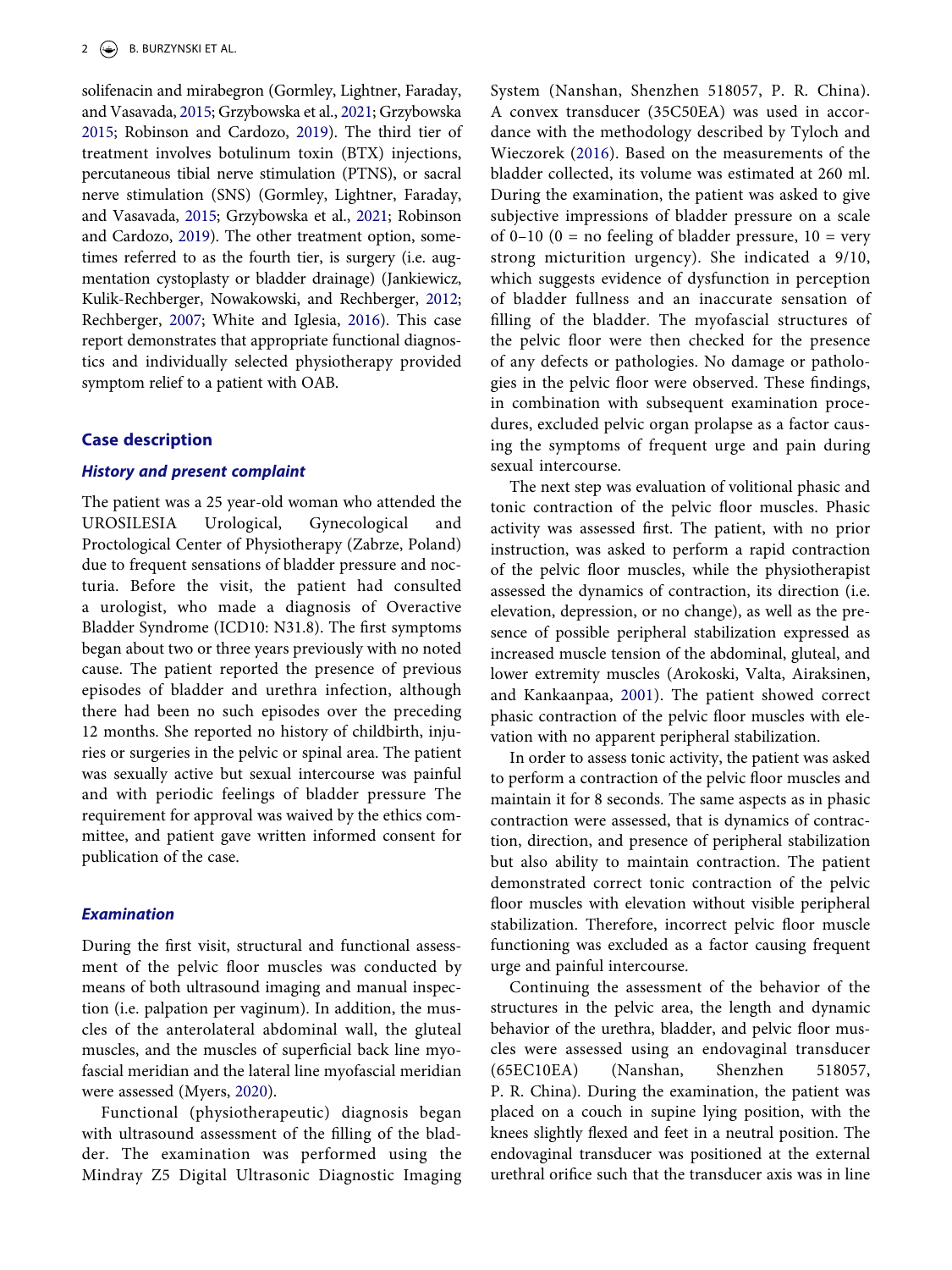with the axis of the patient's body in the saggital plane. After application of the transducer and obtaining the relevant image, measurement of the length of the urethra, which was 2.5 cm, and its baseline shape were attained. In order to assess urethral and bladder dynamics, the patient was asked to cough to obtain an increase in intra-abdominal pressure, at which time the physiotherapist observed the activity of the urethra and bladder. During this test, the urethra and bladder demonstrated appropriate reaction (i.e. displacement toward the sacrum while coughing and displacement toward the pubic symphysis during volitional pelvic floor muscle contraction). The patient also presented appropriate reaction time of the pelvic floor muscles in terms of intra-abdominal pressure generated while coughing. At the same time, the pelvic floor muscles were activated before the increase in intra-abdominal pressure induced by coughing. Diagnostics carried out with the use of the endovaginal transducer ruled out improper behavior of the urethra and bladder, which could indicate abnormal pelvic floor muscle tension, which may be one of the factors generating urgency and pain during sexual intercourse.

<span id="page-3-1"></span>Following the ultrasound imaging evaluation, the patient was assessed by means of a cough stress test (Guralnick et al., [2018\)](#page-7-7). During this test, the patient remained in the same position as in the ultrasound imaging examination. The physiotherapist observed whether there was urine leakage and depression of the lesser pelvic organs during coughing. The results of the test were negative (i.e. there was no urine leakage or depression of the lesser pelvic organs). After the cough stress test, the patient was asked to empty her bladder, and then the bladder volume assessment was conducted again in order to verify normal bladder capacity. Assessment revealed no urine retention after urination in the present case. Then, the cough stress test was performed once again, and the result was again negative. Performing a cough stress test with a full bladder excluded urinary incontinence, while performing it with an empty bladder, in combination with an earlier USG examination, ruled out disturbances in the statics of the pelvic floor.

<span id="page-3-2"></span>The physiotherapist next carried out per vaginum examination of the patient in the same position. The examination began with an observation of perineal area, during which the physiotherapist observed skin color and the appearance of the vaginal orifice and checked for the existence of scar tissue. There were no visible pathological changes in the perineal area or vaginal orifice. Thereafter, the bulbocavernosus reflex was tested by squeezing the clitoral glans (Previnaire, [2018\)](#page-8-7), and a correct reflex response was observed suggesting proper

innervation from the S2-S4 level. The physiotherapist also assessed the flexibility of and prevalence of pain in the central tendon of the perineum by means of palpation. The patient did not report any painful symptoms, and the central tendon of her perineum was flexible. In addition, the dynamic function of the central tendon of the perineum was evaluated during coughing. The patient was asked to cough and the physiotherapist observed a correct reflex response and correct timing, which is to say that the central tendon first moved upward and then downward. The perineal behavior was visually assessed, excluding possible external pathologies.

The next stage of the examination was palpation of the pelvic floor muscles per vaginum to determine occurrence of pain. During palpation, the patient was asked to report any pain and define its intensity on a NRS (Numeric Rating Scale) from 0 = no pain to 10 = worst possible pain. Muscles were examined on both sides, and results are presented in [Table 1.](#page-3-0)

After this, palpation assessment of phasic and tonic contraction of selected pelvic floor muscles was performed. The physiotherapist placed the index finger in the musculus pubovaginalis area and asked the patient to perform rapid contraction of the pelvic floor muscles (i.e. phasic contraction), during which ability to contract, contraction dynamic, and contraction strength were assessed. The physiotherapist then proceeded to the musculus puboanalis area and asked the patient to perform another contraction of the pelvic floor muscles and maintain it for 8 seconds (tonic contraction). Then, the phasic activity of the *musculus pubovaginalis* and *musculus bulbospongiosus*, which close the vaginal orifice, was assessed. For this purpose, the physiotherapist widened the vaginal orifice using the index and middle finger, and the patient was then asked to perform pelvic floor muscle contraction. In every test, the patient presented correct reactions with no apparent peripheral stabilization.

Assessment examination of the lumbopelvic hip complex was then carried out with the patient lying on her back and her lower extremities fully extended. The

<span id="page-3-0"></span>**Table 1.** Pain assessment of pelvic floor muscles during palpation.

|                                            | Pain on NRS |            |
|--------------------------------------------|-------------|------------|
| <b>Examined structure</b>                  | Left side   | Right side |
| Musculus transversus perinei superficialis |             |            |
| Musculus pubovaginalis                     | 0           |            |
| Musculus puboanalis                        | 6           |            |
| Musculus pubococcygeus                     | 6           | 8          |
| Musculus obturator internus                | 0           |            |
| Musculus iliococcygeus                     | 6           | 9          |
| Musculus coccygeus                         | 0           |            |
| Canalis pudendalis seu Alcocki             | 0           |            |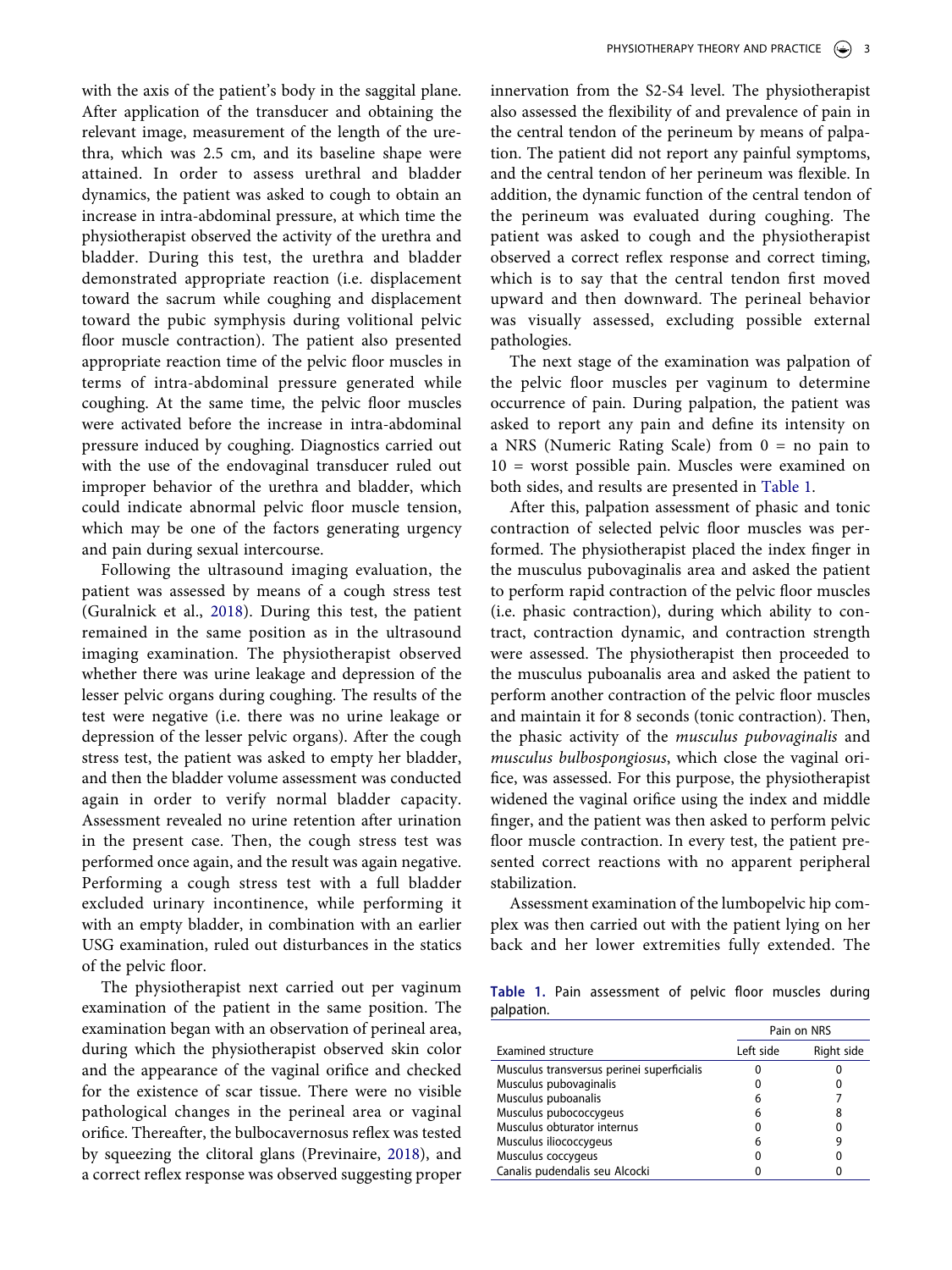physiotherapist performed palpation assessment in the anterolateral abdominal wall area using both hands. Muscle tension and pain were evaluated. During palpation, the patient reported any pain and defined its intensity using the NRS. The physiotherapist assessed the following areas with results presented in parentheses: 1) musculus rectus abdominis at the level of umbilicus on the left side  $(7/10)$  and right side  $(7/10)$ ; 2) musculus psoas major on the left side (0/10) and right side (5/10); musculus iliacus on the left side (0/10) and right side (8/ 10); 3) musculus transversus abdominis in the middle of the line connecting the anterior superior iliac spine and public symphysis on the left side (4/10) and right side (8/ 10); and 4) Abdominal palpation showed abnormalities in the tension of muscles generating intra-abdominal pressure, which may cause symptoms of urgency.

In the same position, the Lasèque Test was employed. This test consists in slow raising of the straightened leg until onset of pain. During the test, the physiotherapist paid particular attention to the position of the pelvis because of possible compensation and the angle between leg and rest surface at the moment when pain occurred. The test was negative on both sides as the observed angle  $was > 60^\circ$ . The patient did not report any pain symptoms in the lumbosacral area or the lower extremities during the test (Buckup and Buckup, [2016](#page-7-8)). These findings excluded irritation of the nerve roots and compression of the sciatic nerves as the cause of the disorders reported by the patient.

<span id="page-4-1"></span>Thereafter, tension of the superficial back line myofascial meridian and the lateral line myofascial meridian in supine position was assessed. In order to evaluate the superficial back line myofascial meridian, the physiotherapist raised the patient's straightened leg with simultaneous dorsiflexion of the ankle. The leg was raised until resistance was encountered, signaled by a sensation of pulling along the course of the superficial back line myofascia indicated by the patient or by apparent compensation in the form of knee flexion (Myers, [2020](#page-8-5)). In addition, the patient was asked to report any pain and define its intensity on the NRS. Along the course of the superficial back line myofascia, the patient reported pain symptoms on the left side at 6/10 and on the right side at 8/10. Examination of the lateral line myofascial meridian was performed in the same position. The physiotherapist raised the patient's straightened leg with simultaneous dorsiflexion of the ankle and abducted hip joint. The leg was abducted until resistance was encountered, signaled by a sensation of pulling along the course of the lateral line myofascial meridian indicated by the patient or by apparent compensation in the form of knee flexion (Myers, [2020\)](#page-8-5). Along the course of the lateral line myofascial meridian,

the patient reported pain on the left side at 7/10 and on the right side at 9/10. Examination showed the functional shortening of the muscles of the superficial back and lateral line myofascial meridians, which affects the position of the pelvis and the function of the abdominal wall, and thus the muscles of the pelvic floor.

As the final stage of physiotherapeutic assessment, the musculus piriformis was evaluated. Again, the patient remained in the same position as above. The physiotherapist, using both hands, performed musculus piriformis palpation along the course of the muscle and assessed muscle tension and pain. The patient was asked to report any pain and define its intensity on the NRS. During palpation, the patient reported pain symptoms on the left side at 9/10 and on the right side at 4/10. The test allowed us to detect increased tone of the *musculus piriformis*, which may affect the increased tone of the pelvic floor muscles.

# *Physiotherapy Diagnosis and Prognosis*

The physiotherapeutic evaluation showed an unreasonable sensation of the bladder fullness with 260 ml of filling and increased tension in the pelvic floor muscles, abdominal wall muscles, *musculus piriformis*, the muscles of the superficial back, and lateral line myofascial meridians. The prognosis to return to symptom-free life was more difficult to predict because of the nature and complexity of OAB syndrome. However, significant morphological changes and symptoms relief among patients with urinary incontinence after pelvic floor muscle training were observed in the literature after at least 3 months of regular exercising (Braekken, Majida, Engh, and Bo; [2010;](#page-7-9) Lightner, Gomelsky, Souter, and Vasavada, [2019\)](#page-8-8).

#### <span id="page-4-2"></span><span id="page-4-0"></span>*Intervention*

Based on the physiotherapeutic evaluation, the patient was judged eligible for urogynecological physiotherapeutic treatment. Manual therapy of the lumbopelvic hip complex, manual therapy per vaginum, manual therapy of the musculus piriformis, and therapy of the superficial back line myofascial meridian and the lateral line myofascial meridian were used. The physiotherapy program consisted of ten 40 minutes visits over 6 weeks ([Table 2](#page-5-0)).

Manual therapy of the lumbopelvic hip complex consisted of trigger point therapy, friction massage (i.e. stroking, rubbing, and kneading), and manual diaphragm release. These techniques were performed with the patient lying on her back with the upper limbs placed along the back and the lower limbs placed on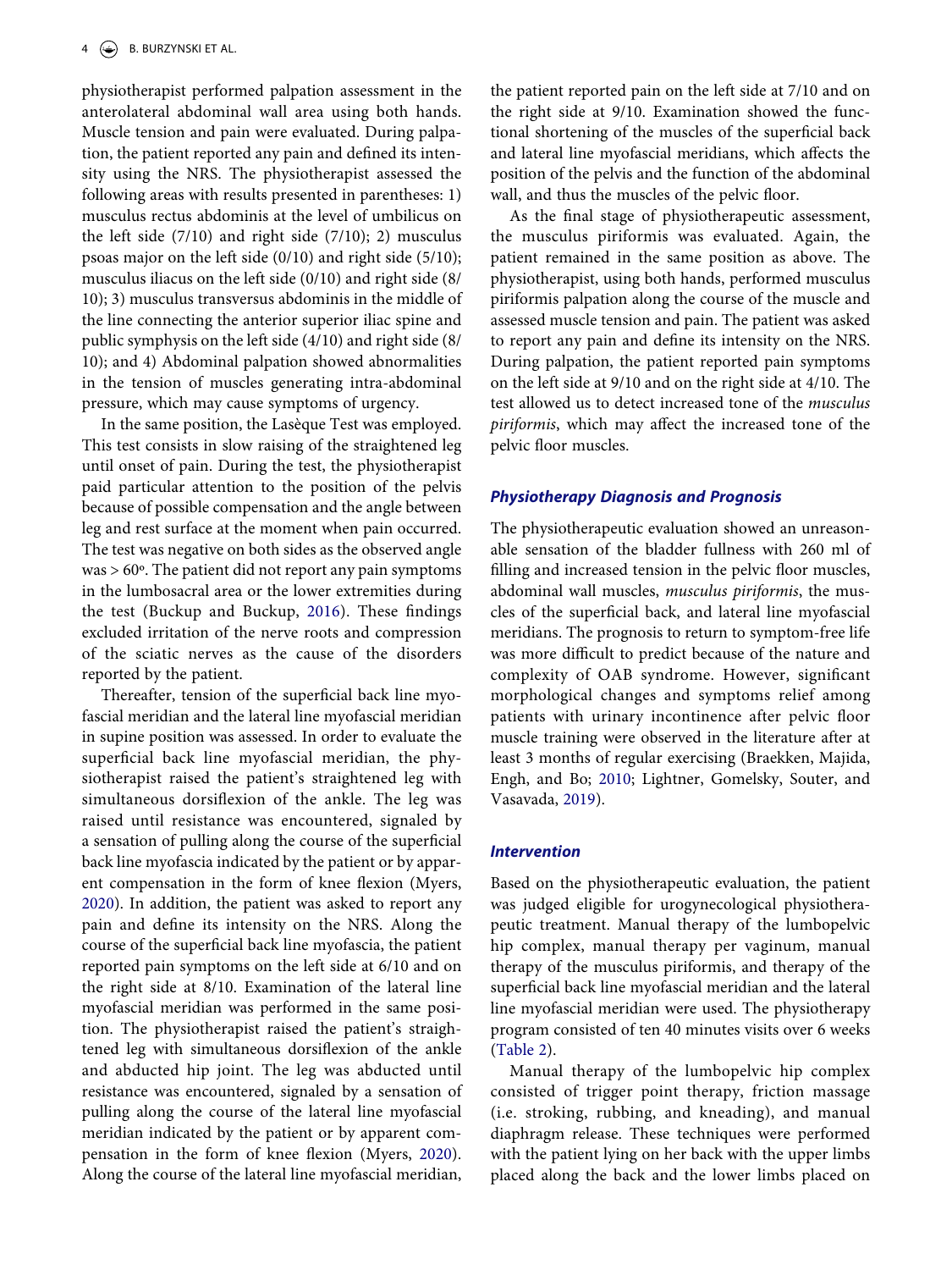<span id="page-5-0"></span>**Table 2.** Course of urogynecological physiotherapeutic treatment.

| Number of sessions | Therapies used               |  |
|--------------------|------------------------------|--|
|                    | MT LPHC, MT MP               |  |
|                    | MT LPHC, MT MP, MT BL, MT LL |  |
|                    | MT LPHC, MT MP, MT BL, MT LL |  |
|                    | MT LPHC, MT MP, MT BL, MT LL |  |
|                    | MT LPHC, MT PV               |  |
| 6                  | MT LPHC, MT MP, MT BL, MT LL |  |
|                    | MT LPHC, MT PV               |  |
| 8                  | MT PV                        |  |
|                    | MT PV                        |  |
| 10                 | MT PV                        |  |

MT LPHC – manual therapy of lumbopelvic hip complex, MT MP – manual therapy of musculus piriformis, MT BL – manual therapy of back line, MT LL – manual therapy of lateral line, MT PV – manual therapy per vaginum

a couch. The purpose was to relax the abdominal wall. Manual therapy per vaginum used trigger point therapy, friction massage (i.e. stroking, rubbing, and kneading), and post-isometric relaxation. This manual therapy was performed in the supine position with the patient's lower limbs bent at the hip and knee joints with the feet placed flat on the couch. The purpose was to relax the pelvic floor muscles. Therapy of the superficial back line myofascial meridian and the lateral line myofascial meridian consisted of post-isometric relaxation and mobilization techniques. The techniques were performed in a supine position with the lower limb raised, bent at the hip joint, and straight at the knee joint. In order to stretch the posterior tape, a dorsiflexion of the foot was performed; in order to stretch the lateral line myofascial meridian, the patient's lower limb was placed in adduction. Additionally, the range of flexion in the hip joint was increased. Also, transverse massage of the muscles of the lower extremities as well as post-isometric relaxation of the muscles of the lower extremities was used to increase the effectiveness of therapy. Musculus piriformis therapy was carried out using trigger point therapy and friction massage. The techniques were performed in the front lying position.

During the final session, the patient reported an improvement in relation to the symptoms presented, most notably no frequent feeling of bladder pressure. This allowed for less frequent visits to the toilet during the day and night. The patient also reported no pain and no urgency during sexual intercourse. Until the followup visit, the patient received an individualized set of exercises to perform, including stretching exercises of the superficial back line myofascial meridian and the lateral line myofascial meridian and the musculus piriformis ([Table 3\)](#page-5-1).

Four weeks after the last treatment session, the patient attended a follow-up visit during which she reported improvement in urinary symptoms, that is,

<span id="page-5-1"></span>**Table 3.** Exercises for patient with detailed descriptions.

| Exercise | Description                                                                                                                                                                                                                                                                                                                                                                                                                                                                                                              | Number of repetitions                                                   |
|----------|--------------------------------------------------------------------------------------------------------------------------------------------------------------------------------------------------------------------------------------------------------------------------------------------------------------------------------------------------------------------------------------------------------------------------------------------------------------------------------------------------------------------------|-------------------------------------------------------------------------|
| 1        | Take the front lying position.<br>Bend one lower limb at the<br>knee joint, place it on the side<br>of the lower leg, pull it under<br>the abdomen, and straighten<br>the other one along the<br>extension of the torso. Bend<br>your torso forward, lie on your<br>thigh, and stretch your arms<br>forward. Hold the position for<br>10-15 seconds. Perform the<br>exercises on both lower limbs<br>so that you feel the stretching<br>on the bent lower limb                                                           | Twice a day in two series of<br>10 repetitions for each<br>lower limb   |
| 2        | Take a standing position. Bend<br>forward with your feet<br>shoulder-width apart. Keep<br>your back straight. Keep your<br>head at the extension of your<br>torso, look down. Do not<br>slouch. Stop your body when<br>you feel stretching and hold it<br>for 3-4 seconds                                                                                                                                                                                                                                                | Twice a day in three series of<br>10 repetitions                        |
| 3        | Take a sitting position. Straighten<br>the lower limbs in the knee<br>joints and put the feet in the<br>active position. Keep your<br>upper body in a neutral<br>position, try to keep your head<br>high without tilting it too far<br>forward. Then, slowly bend<br>toward the right lower limb<br>until you feel a stretch at the<br>back of the leg. At this point,<br>hold the lower limb with your<br>hands and stay in the<br>10 seconds position. After this<br>time, relax and do the opposite<br>limb exercise. | Twice a day in a two series of<br>10 repetitions for each<br>lower limb |

alleviation of the frequent sensation of bladder pressure and nocturia. Additionally, the physiotherapist performed the entire evaluation once again, as during the first visit.

In ultrasound imaging using a convex transducer, the bladder volume was estimated at 380 ml and patient's subjective feeling of bladder pressure was identified as 9. During examination, the patient presented correct phasic and tonic activity and elevation of the pelvic floor muscles. No retention of urine after urination was found. The length of the urethra, which was 2.5 cm, was measured using an endovaginal transducer. In the cough stress test, correct reaction of the urethra and activity of the musculus pubovaginalis and musculus puboanalis was observed, with no urine leakage and no depression of the lesser pelvic organs. In the per vaginum examination, the patient did not report any pain during palpation and showed correct phasic and tonic activity of the pelvic floor muscles. During palpation of the anterolateral abdominal wall area, the patient did not report pain symptoms in examined structures on the left side; however, on the right side, pain had decreased to 2/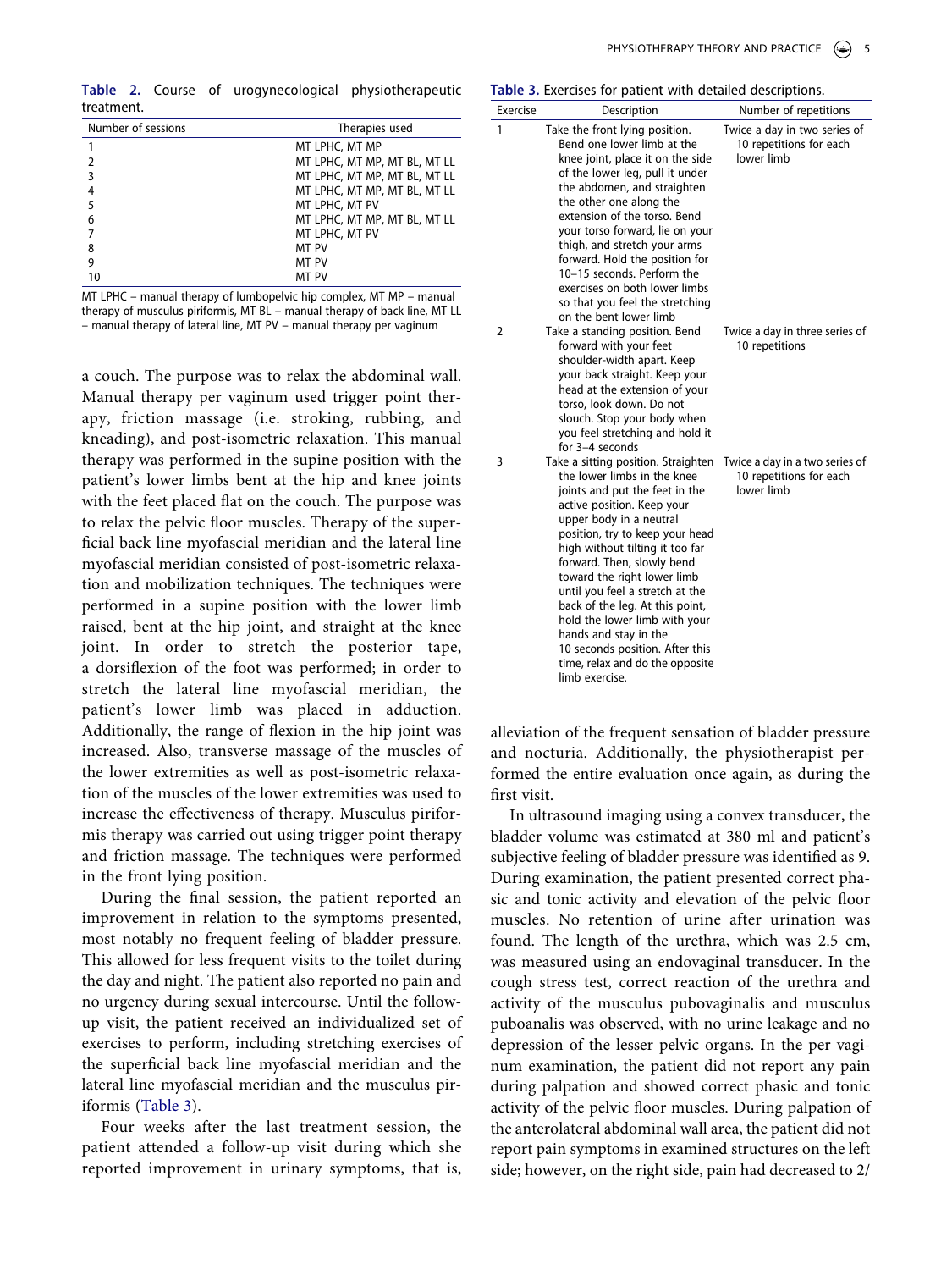10 on the NRS. The superficial back line myofascial meridian was still painful on both the sides, but the patient defining the lower intensity of pain on the NRS, i.e. 5/10 on the left side and 4/10 on the right side. The patient also reported pain improvement during the lateral line assessment: on the NRS, the intensity of pain on both the left and the right side had decreased to 5/10. Palpation of the musculus piriformis did not trigger any pain symptoms. In view of the above, the physiotherapist recommended continuation of the individualized set of exercises and a further follow-up visit after about three months.

### **Outcomes**

The final follow-up visit took place five months after the initial visit and three months following the last followup visit. The patient reported almost complete relief of the symptoms, which she had originally presented at the center. Once again, the physiotherapist performed the whole examination as described above. The bladder volume was estimated at 270 ml, and the patient's subjective feeling of bladder pressure was identified as 6. Such a result suggests the improvement and normalization of the sensation of the bladder. Before the therapy, the patient assessed the urgency to urinate on a scale of 0–10 out of 9 with 260 ml bladder filling, after therapy 9 with 380 ml filling and 6 with 270 ml filling.

Correct phasic and tonic activity of the pelvic floor muscles with correct elevation was observed. No retention after urination was found. The length of the urethra was found to be 2.5 cm during ultrasound imaging using an endovaginal transducer. During the cough stress test, appropriate reaction of the urethra and activity of the musculus pubovaginalis and musculus puboanalis were observed. The patient reported no pain symptoms on examination per vaginum and presented correct phasic and tonic activity of the pelvic floor muscles. No urine leakage and no depression of the lesser pelvic organs were observed during the cough stress test. During anterolateral abdominal wall palpation, the patient reported pain in only one of the assessed areas situated outward from the umbilicus. On both sides, the patient defined pain intensity as 1/10 on the NRS. During examination of the back line, the patient reported no painful symptoms. Assessment of the lateral line was painful on the left side, but intensity was defined as 3/10 on the NRS. Examination of the musculus piriformis did not reveal any pain symptoms. Following interview and physiotherapeutic assessment, the patient and physiotherapist agreed to conclude the process of physiotherapy and it was decided to refer the patient to a urologist for a follow-up examination. The consultation with the urologist did not reveal any irregularities. The patient was instructed to continue the prescribed exercises and monitor her health condition.

# **Discussion**

Overactive Bladder Syndrome is a intractable disease, which exerts a significant influence on quality of life and patients' well-being, which may, in turn, lead to exclusion from social life (Bø et al; [2020](#page-7-0); Gormley, Lightner, Faraday, and Vasavada, [2015](#page-7-4); White and Iglesia, [2016\)](#page-8-0). Treatment of OAB is a multistage process, which involves application of different therapies and different approaches. For this reason, the choice of a particular form of OAB therapy should be based on risk/benefit assessment and be informed by patients' expectations (Olivera et al., [2016\)](#page-8-9). In most cases, pharmacotherapy is the leading form of treatment. However, sometimes, it happens that due to unsatisfactory results, namely, incomplete alleviation of symptoms and/or incidence of adverse events, pharmacotherapy is often discontinued (Olivera et al; [2016](#page-8-9); White and Iglesia, [2016\)](#page-8-0). Some studies show that the anticholinergic drugs used in OAB treatment may adversely affect the central nervous system and therefore lead to long-term cognitive function impairment and dementia (Robinson and Cardozo, [2019](#page-8-1)). On the other hand, botulinum toxin therapy is related to a higher risk of urine retention and incidence of urinary tract infection. In addition, this therapy requires self-catheterization by patients and long-term observation shows that the healing effect passes in about 9–12 months, after which therapy must be repeated. A similar situation exists in the case of application of PTNS therapy because the symptoms of OAB tend to intensify 6–12 weeks after therapy (Olivera et al., [2016;](#page-8-9) Robinson and Cardozo, [2019](#page-8-1)). The application of SNS therapy necessitates surgical intervention (in order to implant electrodes), which results in the exclusion of some patients due to their general health status (Robinson and Cardozo, [2019\)](#page-8-1). Most common therapies in OAB may lead to some relief of symptoms but are unable to eliminate them completely. This may be a result of the fact that these therapies are focused on symptomatic treatment instead of elimination of root causes. Consequently, it is essential to carry out a detailed process of diagnosis, taking into account the pathophysiology and risk factors of OAB (Kasman, Stave, and Elliott, [2019\)](#page-8-10)

<span id="page-6-1"></span><span id="page-6-0"></span>Gormley, Lightner, Faraday, and Vasavada ([2015](#page-7-4)) observed that patients suffering from OAB are very often treated using the second and third tiers of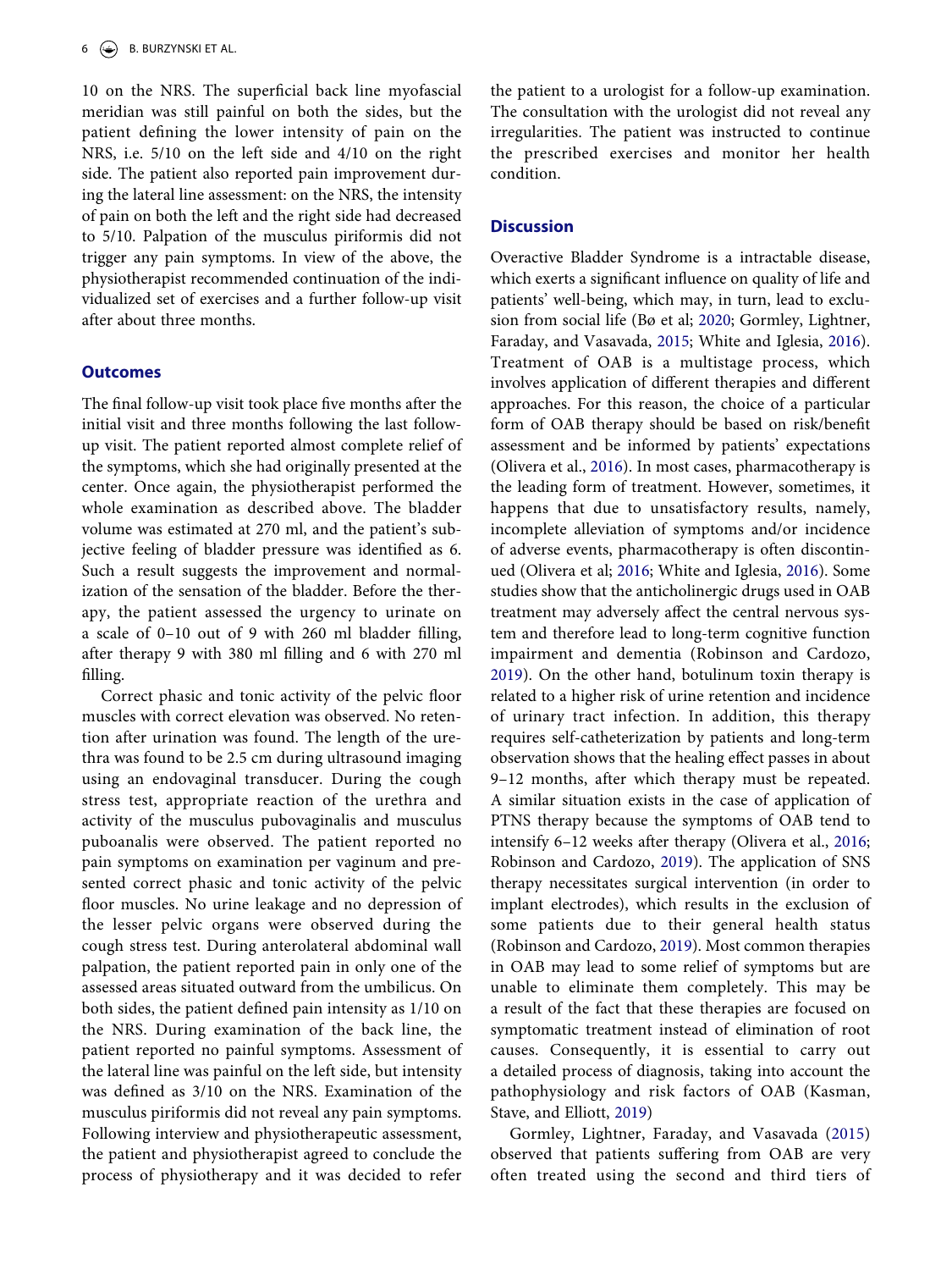treatments, while they are almost never treated using behavioral therapy or more conservative treatments. This may result from a lack of knowledge of conservative methods of OAB treatment and so demonstrates the need for wider education on this matter. Similar conclusions are presented by Kasman, Stave, and Elliott [\(2019\)](#page-8-10) who claimed that conservative treatment is often insufficiently used and poorly understood by physicians. Physiotherapeutic treatment is becoming an integral part of urology and represents one possible conservative treatment option. Previous studies have perceived the physiotherapeutic treatment of OAB through the prism of pelvic floor muscle training (Bø et al., [2020;](#page-7-0) Olivera et al., [2016](#page-8-9); White and Iglesia, [2016\)](#page-8-0). Justification for the efficacy of pelvic floor muscle training is based on the fact that the increase in muscle tension leads to increased pressure in the urethra, then decrease in tension of the *musculus detrusor vesicae*, and thus inhibition of the micturition reflex. Therefore, patients have more time to reach toilet facilities and avoid urine leakage. Moreover, pelvic floor muscle training leads to permanent changes in the morphology of pelvic structures, which may stabilize neurogenic activity and pressure in the urethra.

In addition to pelvic floor muscle training, physiotherapy offers other therapeutic techniques for the treatment of OAB, as is demonstrated by the present case report. Thus far, there are not many studies evaluating the effectiveness of physiotherapy in cases of OAB or comparing different physiotherapeutic techniques. The lack of a standardized physiotherapeutic approach to the treatment of OAB makes it difficult to recommend particular forms of physiotherapy in particular cases. There is, therefore, a clear need for further studies in this area.

# **Conclusion**

The findings of this case report suggest that for this individual with OAB syndrome, conservative treatment interventions focusing on correct pelvic floor muscle contraction, manual therapy of the pelvic floor and lumbopelvic hip complex, and individually selected exercises provided relief of the patient's OAB symptoms.

# **Acknowlegements**

We greatly appreciate the assistance of Mr. Alex Tilbury in the preparation of the English language version of this article.

# **Disclosure statement**

No potential conflict of interest was reported by the author(s).

# **Funding**

The author(s) reported that there is no funding associated with the work featured in this article.

# **ORCID**

Tomasz Jurys MSc, PT **b** http://orcid.org/0000-0002-9961-5157

# **References**

- <span id="page-7-6"></span>Arokoski JP, Valta T, Airaksinen O, Kankaanpää M [2001](#page-2-0) Back and abdominal muscle function during stabilization exercises. Archives of Physical Medicine and Rehabilitation 82(8): 1089–1098. doi:[10.1053/apmr.2001.23819](https://doi.org/10.1053/apmr.2001.23819).
- <span id="page-7-0"></span>Bø K, Fernandes A, Duarte TB, Brito L, Ferreira C [2020](#page-1-3) Is pelvic floor muscle training effective for symptoms of overactive bladder in women? A systematic review. Physiotherapy 106: 65–76. doi:[10.1016/j.physio.2019.08.011.](https://doi.org/10.1016/j.physio.2019.08.011)
- <span id="page-7-9"></span>Brækken IH, Majida M, Engh ME, Bø K [2010](#page-4-0) Morphological changes after pelvic floor muscle training measured by 3-dimensional ultrasonography: A randomized controlled trial. Obstetrics and Gynecology 115(2): 317–324. doi:[10.1097/AOG.0b013e3181cbd35f](https://doi.org/10.1097/AOG.0b013e3181cbd35f).
- <span id="page-7-8"></span>Buckup K, Buckup J [2016](#page-4-1) Clinical Tests for the Musculoskeletal System: Examinations - Signs - Phenomena. Stuttgart: Thieme.
- <span id="page-7-2"></span>Eapen RS, Radomski SB [2016a](#page-1-4) Review of the epidemiology of overactive bladder. Research and Reports in Urology 8: 71–76. doi:[10.2147/RRU.S102441](https://doi.org/10.2147/RRU.S102441).
- <span id="page-7-3"></span>Eapen RS, Radomski SB [2016b](#page-1-5) Gender differences in overactive bladder. Canadian Journal of Urology 23: 2–9.
- <span id="page-7-4"></span>Gormley EA, Lightner DJ, Faraday M, Vasavada SP [2015](#page-1-6) Diagnosis and treatment of overactive bladder (non-neurogenic) in adults: AUA/SUFU guideline amendment. Journal of Urology 193(5): 1572–1580. doi:[10.1016/j.juro.2015.01.087](https://doi.org/10.1016/j.juro.2015.01.087).
- <span id="page-7-1"></span>Grzybowska ME, Rechberger T, Worbel A, Baranowski W, Stangel-Wojcikiewicz K, Rogowski A, Kluz T, Narojczyk-Swiesciak E, Wlazlak E, Burzynski B [2021](#page-1-6) The urogynecology section of the polish society of gynecologists and obstetricians guidelines on the management of non-neurogenic overactive bladder syndrome in women. Ginekologia Polska 92(3): 236–251. doi:[10.5603/GP.2021.0046](https://doi.org/10.5603/GP.2021.0046).
- <span id="page-7-5"></span>Grzybowska ME, Wydra E, and Smutek J [\(2015\)](#page-2-1). The quality of sexual life in women with pelvic organ prolapse and stress urinary incontinence in Poland. Neurology and Urodynamics 34: 343–344.
- <span id="page-7-7"></span>Guralnick ML, Fritel X, Tarcan T, Espuna-Pons M, Rosier P [2018](#page-3-1) ICS educational module: Cough stress test in the evaluation of female urinary incontinence: Introducing the ICS-uniform cough stress test. Neurourology and Urodynamics 37(5): 1849–1855. doi:[10.1002/nau.23519.](https://doi.org/10.1002/nau.23519)